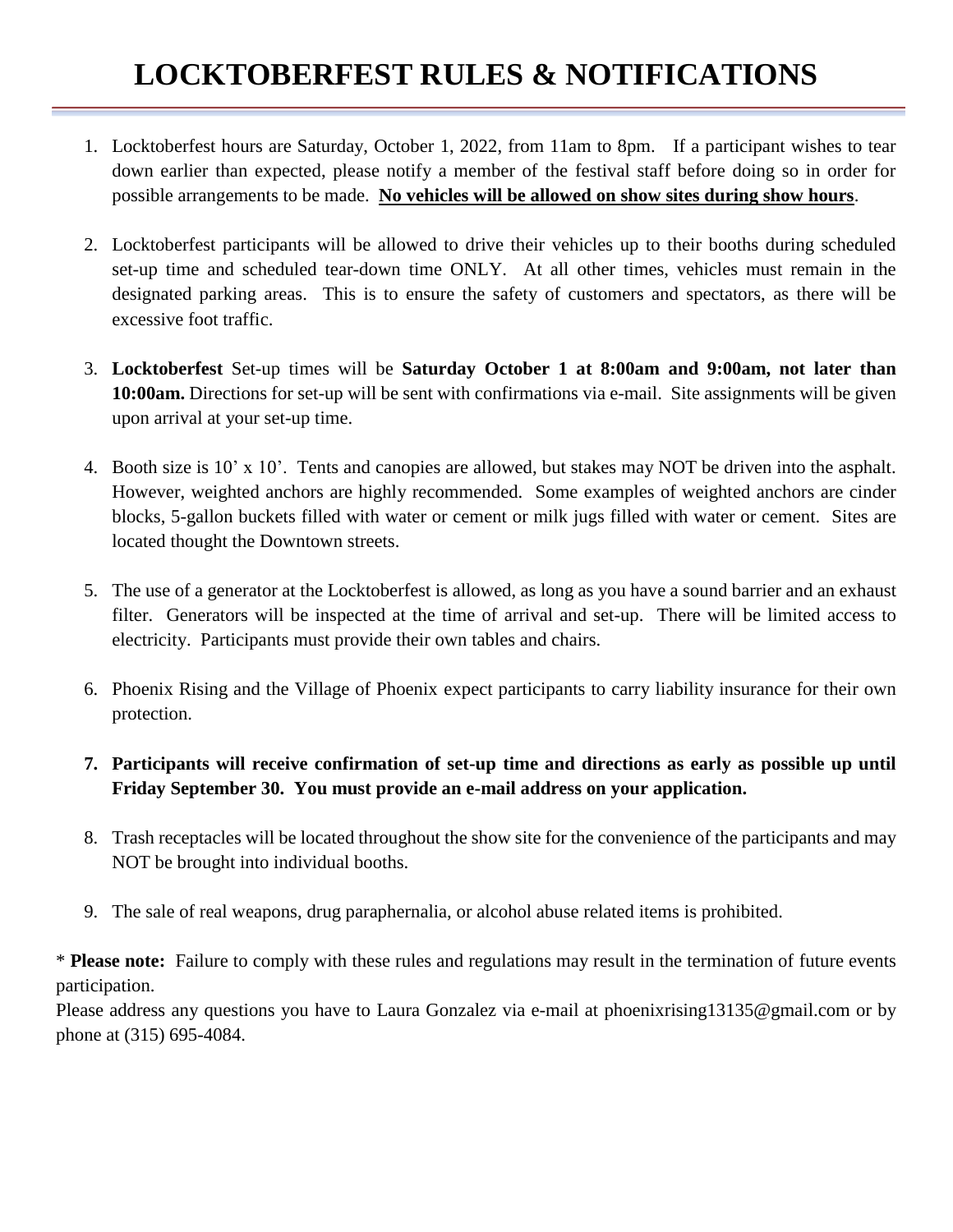# **LOCKTOBERFEST FOOD VENDOR APPLICATION FORM**



| <b>Street Address</b>                                                                                                                                                                   | City        | State          | Zip |
|-----------------------------------------------------------------------------------------------------------------------------------------------------------------------------------------|-------------|----------------|-----|
|                                                                                                                                                                                         |             |                |     |
|                                                                                                                                                                                         |             |                |     |
| Set-up<br>Circle one category and enter the dimensions required:                                                                                                                        | $\Box$ Tent | $\Box$ Trailer |     |
| Dimensions - feet of frontage (serving side) x feet wide (depth)                                                                                                                        |             |                |     |
| $10'x10'$ space $x $75.00$                                                                                                                                                              |             |                |     |
| $10'x20'$ space $x $100.00$                                                                                                                                                             |             |                |     |
| Please return the following items 15 days prior to the event date you would like to participate in.<br>❖ Full amount of non-refundable fee (Checks made payable to: Village of Phoenix) |             |                |     |

- $\div$  \$5.00 Additional for power
- \* Proof of payment for Temporary Food Booth Permit from the Oswego County Health Department
- Certificate of insurance listing the Village of Phoenix as additionally insured.

Mail or Deliver to:

### **Village of Phoenix Attn: Locktoberfest 455 Main Street Phoenix, New York 13135**

All set-up will take place on the day before the event starting at 4:00pm and the morning of the event starting at 8:00am This event is a rain or shine event and all vendors **MUST** remain open for the entire length of the event, unless granted permission. Tear down from the event will take place on the day of the event at 8pm.

| $\sim$                                                     |                                                                                    |
|------------------------------------------------------------|------------------------------------------------------------------------------------|
| $\mathbf{D}_{\mathbf{v}}$ gianing this<br>$A$ <sup>0</sup> | I gave to all of the tarms and information outlined in this neglect of information |

#### By signing this document, I agree to all of the terms and information outlined in this packet of information.

### *Type of Concession and Product Information*

| Menu or Product Item | Price (inc. tax) | <b>Serving Size</b> |
|----------------------|------------------|---------------------|
|                      |                  |                     |
|                      |                  |                     |
|                      |                  |                     |
|                      |                  |                     |
|                      |                  |                     |